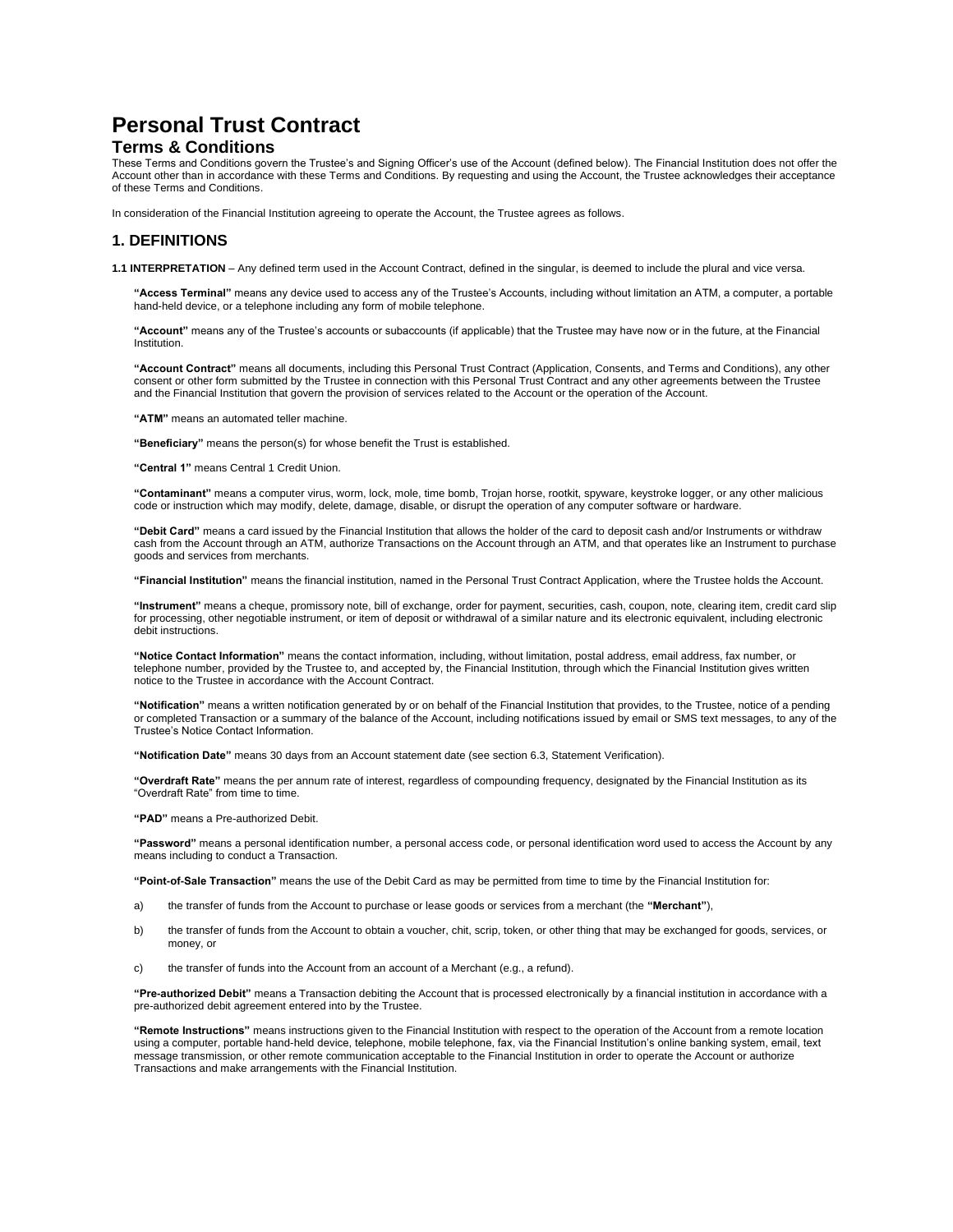**"Signing Officer"** means any person authorized by the Trustee to sign Instruments or provide other orders for payments of money (either alone or with another person) on the Account, or to provide Remote Instructions or authorize other Transactions on the Account and for whom notice of such authorization has been given to the Financial Institution.

**"Third Party"** means any person, firm, corporation, association, organization, or entity other than the Trustee, the Financial Institution, or Central 1.

**"Transaction"** means any debit or credit transaction processed to or from the Account by any means, including without limitation Point-of-Sale Transactions and transactions originated through an ATM, online, mobile or telephone banking, or any other method of Account access that may be made available to the Trustee from time to time.

**"Trust"** means the Trust named on the Account Documentation.

**"Trustee"** means the customer or member of the Financial Institution who manages and administers the Trust on behalf of the Beneficiary(ies).

### **2. GENERAL**

#### **2.1 USE OF ACCOUNT** –

a) The Trustee may use and access the Account in accordance with these Terms and Conditions. The Trustee shall not, and shall ensure that no Signing Officer shall:

i) use the Account for any illegal, fraudulent, or defamatory purpose, or for any purpose contrary to the terms of purposes of the Trust, or

ii) take steps, or cause, or permit anything to be done that could undermine the security or integrity of the Account, including activities that threaten to harm or cause harm to any other participant in the provision, utilization, or support of the Account.

b) The Trustee irrevocably authorizes and directs the Financial Institution to debit or credit, as the case may be, the amount of any Transaction to the Account, together with any service charges or fees, authorized using a Password, in person by the Trustee or a Signing Officer, or as otherwise contemplated or permitted by these Terms and Conditions, in accordance with the normal practices of the Financial Institution, which may be amended from time to time without notice.

#### **2.2 OTHER SERVICES** –

- a) The Financial Institution and Central 1 may, from time to time, make other services available to the Trustee in connection with the Account. The Trustee may be provided with separate terms and conditions in respect of any such other services which will govern the use of such other services, and such separate terms and conditions will form part of the Account Contract.
- b) If the Trustee has requested a Debit Card and the Financial Institution has approved such request, the Financial Institution will issue a Debit Card to the Trustee. Use of the Debit Card will be subject to the applicable Debit Card terms and conditions.
- c) If the Trustee has requested online banking and the Financial Institution has approved such request, the Financial Institution will issue an online banking Password to the Trustee. The use of the online banking service and Password will be subject to the applicable online banking terms and conditions.
- d) All Account services will be offered to the Trustee in the sole discretion of the Financial Institution, and nothing in this Account Contract will oblige the Financial Institution to make any particular Account services available to the Trustee. The issue of a Debit Card or an online banking Password does not amount to a representation or a warranty that any particular type of service is available or will be available at any time in the future.
- **2.3 THIRD PARTY SERVICES**  The Financial Institution and Central 1 may, from time to time, make services provided by Third Parties available in connection with the Account. The Trustee acknowledges and agrees that:
	- a) the Financial Institution and Central 1 make the services of Third Parties available for the convenience of Trustees. The services are provided by the Third Party and not the Financial Institution or Central 1. The Trustee's relationship with the Third Party shall be a separate relationship, independent of the relationship between the Trustee and the Financial Institution and Central 1, and such a relationship is outside the control of the Financial Institution and Central 1;
	- b) the Financial Institution and Central 1 make no representation or warranty to the Trustee with respect to any services provided by a Third Party even if those services may be accessed by the Trustee through the Financial Institution's website;
	- c) the Trustee assumes all risks associated with accessing or using the services of Third Parties;
	- d) the Financial Institution and Central 1 have no responsibility or liability to the Trustee in respect of services provided by a Third Party;
	- e) any dispute that relates to services provided by a Third Party is strictly between the Trustee and the Third Party, and the Trustee will raise no defence or claim against the Financial Institution and/or Central 1;
	- f) the Trustee shall not, and shall ensure that no Signing Officer shall:

i) use any Third Party service made available in connection with the Account for any illegal, fraudulent, or defamatory purpose, or

- ii) take steps, or cause or permit anything to be done that could undermine the security or integrity of any Third Party service, including activities that threaten to harm or cause harm to any other participant in the provision, utilization, or support of such Third Party service; and
- g) the *Proceeds of Crime (Money Laundering) and Terrorist Financing Act and <i>Regulations* may apply to the services provided by Third Parties and that the Third Parties may, from time to time, request information from the Trustee to address the reporting, record-keeping, client identification, and ongoing monitoring requirements of that legislation.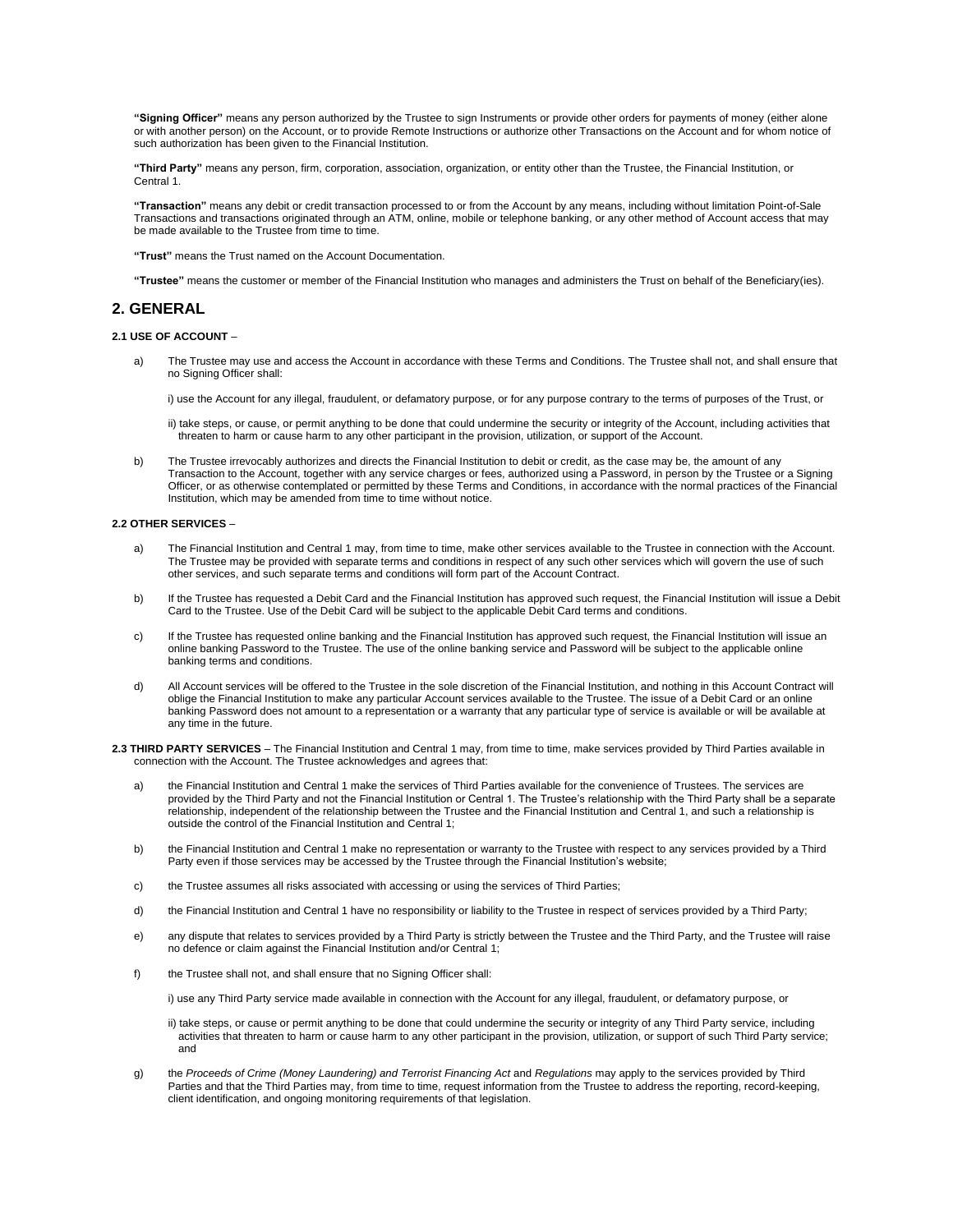2.4 LIABILITY OF THE TRUST - The Trustee warrants that the Trustee is authorized pursuant to the terms of the Trust to open and operate the Account pursuant to the terms and conditions of this Agreement. The Trustee further acknowledges and agrees that any fees, charges, or liabilities imposed upon the Trustee pursuant to this Agreement are accepted by the Trustee both in their personal capacity and on behalf of the Trust and, to the full extent permitted by law, both the Trustee and the Trust shall be liable and accountable. The Trustee further represents and agrees that acceptance of the obligations and liabilities on behalf of the Trust and exercise of the Financial Institution's rights pursuant to this Agreement does not constitute a breach of the terms of the Trust. This representation is a continuing representation on which the Financial Institution relies and it is the sole obligation of the Trustee to inform the Financial Institution if at any time it becomes untrue or inaccurate. The Financial Institution may, in its sole discretion, require that the Trustee provide confirmation of this representation in the form of an independent legal opinion, or in such other manner or form as may reasonably be required by and is acceptable to the Financial Institution. The Trustee has sought independent legal and tax advice relating to the establishment or operation of the Trust, or knowingly declined to do so at the Trustee's own risk.

#### **2.5 SIGNING OFFICERS** – The Trustee will provide the Financial Institution with

- a) a certificate setting forth the number of signatures required and the names and specimen signatures of the Trustees and other Signing Officers of the Trust authorized to sign for the Trust in the operation of the Account with the Financial Institution, and
- b) a replacement certificate, completed as described in a) above, any time the Trustees or other Signing Officers change.
- **2.6 JOINT AND SEVERAL LIABILITY**  If more than one person constitutes the Trustee, the persons constituting the Trustee agree that they are jointly and severally liable to the Financial Institution for all obligations, debts, and liabilities under this Account Contract.
- **2.7 AUTHORITY AND LIABILITY OF SIGNING OFFICERS**  The power to designate Signing Officers is restricted to the Trustee. If more than one person constitutes the Trustee, any one of such persons may designate Signing Officers. If one or more Signing Officers is appointed for the Account who is not a Trustee, each Trustee, by appointing, permitting, or acquiescing in the appointment of any such Signing Officer represents and warrants to the Financial Institution
	- a) that the appointment of such Signing Officer is permitted by the terms of the Trust and has been approved by all Trustees;
	- b) subject to applicable law, that such Signing Officer may act for all purposes under this Agreement, except as specifically excluded in this article, as if a Trustee and will have all powers, rights, obligations, and liabilities of a Trustee under this Agreement; and
	- c) that each Trustee and the Trust may be and are bound by any actions, or failure to act, of such Signing Officer, including any action or inaction that constitutes a breach of this Agreement, instructions, Transactions, or Remote Instructions, or any other action or inaction of such Signing Officer in respect of the operation of the Account to the same extent as if the actions, instructions, Transactions, Remote Instructions, or failure to act was that of a Trustee.

By signing a signature card, certificate of specimen signatures, and/or giving instructions on the Account, each Signing Officer

- a) acknowledges and agrees to be bound by the terms of this Agreement for all purposes as if a Trustee and, in particular, that they make the same representations and acknowledgements stipulated to be made by a Trustee under this Agreement;
- b) agrees to accept and be bound by the appointment as a Signing Officer, including all rights, obligations, liabilities, indemnities, restrictions, and exclusions in this Agreement stipulated to apply to a Trustee and/or the Trust;
- c) acknowledges and agrees that all references to the Trustee in this Agreement shall include the Signing Officer, except for the power to appoint Signing Officers under section 2.5, Signing Officers, if the Signing Officer is not a Trustee; and
- d) agrees not to take or attempt to take any action in respect of the operation of the Accounts, including, but not limited to, issue any instructions, Transactions, or Remote Instructions, that the Signing Officer does not have actual authority to take. Each Signing Officer expressly acknowledges and agrees that they are subject to the same obligations and liabilities, including joint liability with other Signing Officers and Trustees, exclusions of liability, and indemnities under this Agreement as if they were a Trustee.

**2.8 FORMS** – The Trustee will use only such forms and Instruments as may be authorized by the Financial Institution from time to time.

#### **2.9 SERVICE CHARGES AND FEES** –

- a) The Trustee acknowledges receipt of a schedule of the Financial Institution's charges for the Account in effect at the time of acceptance of this Account Contract. By requesting the Account, the Trustee acknowledges their agreement to pay all applicable fees and service charges incurred in connection with the Account. The Financial Institution can deduct such fees and service charges from the Account (or other accounts of the Trustee with the Financial Institution) when a service is requested or performed, or as such fees and service charges otherwise become due.
- b) The Financial Institution may from time to time increase or decrease the fees or service charges applicable to the Account and provide notice of such changes by sending a notice to the Trustee's last known Notice Contact Information, by posting notice at the Financial Institution's premises or on the Financial Institution's website, by personal delivery, or by any other means the Financial Institution, acting reasonably, considers appropriate to bring the change to the attention of the Trustee. New or amended service charges and fees will become effective on the later of the stated effective date following publication, when an applicable service is requested or performed, or when incurred, and in any event, no earlier than 30 days after publication by the Financial Institution.
- c) Current fees and service charges applicable to the Account may be obtained by contacting the Financial Institution or through the Financial Institution's website. The Trustee is responsible for determining the then current fees and service charges applicable to the Account in advance of conducting Transactions or requesting services in connection with the Account.
- 2.10 VERIFICATION AND ACCEPTANCE OF TRANSACTIONS BY THE FINANCIAL INSTITUTION All Transactions are subject to verification and acceptance by the Financial Institution and, if not accepted, or if accepted but subsequently determined to be in error or otherwise improper or unauthorized, the Financial Institution may, but is not obliged to, reverse them from the Account. Verification may take place at a date later than the date the Trustee authorized the Transaction, which may affect the Transaction date. Notwithstanding any other provision herein, if at any time the Financial Institution, acting reasonably, determines that a credit made to or traced to the Account was made in error or based upon a mistake of fact, or induced through or in any way tainted by fraud or unlawful conduct, the Financial Institution may place a hold on the credit and/or reverse the credit and any applicable interest.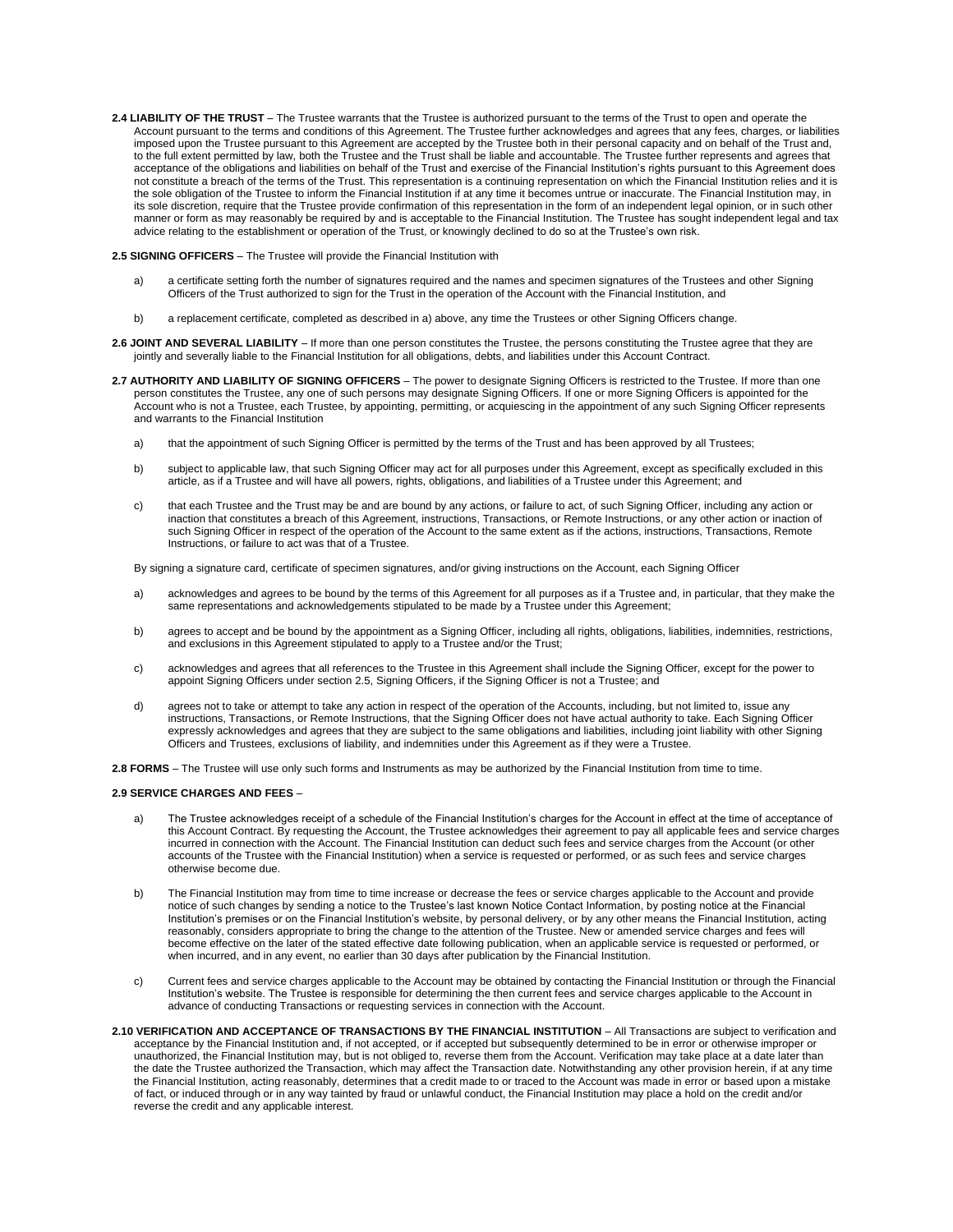2.11 TRUE INFORMATION - The Trustee agrees, and shall ensure that each Signing Officer agrees, to provide true, accurate, current, and complete information about the Trustee, the Beneficiary, Signing Officers, the Trust, and the Account when required by the Financial Institution and/or the Account Contract. Further, the Trustee agrees, and shall ensure that each Signing Officer agrees, to notify the Financial Institution of any changes to such information within a reasonable period of time.

**2.12 NO OBLIGATION** – Nothing in the Account Contract will oblige the Financial Institution to:

- a) honour any Instrument drawn by the Trustee on the Financial Institution,
- b) accept any monies for investment in shares or for deposit,
- c) redeem shares,
- d) transfer money, or
- e) lend money to the Trustee.
- **2.13** Any dispute related to goods or services supplied in a Point-of-Sale Transaction is strictly between the Trustee and the Merchant, and the Trustee will raise no defence or claim against the Financial Institution.
- **2.14 If the Financial Institution is located in Ontario:** The Trustee agrees that it is the Trustee's sole obligation to provide the name and address of each Beneficiary to the Financial Institution and, if more than one Beneficiary, the percentage of Account funds allocated to each Beneficiary, and that failure to do so will mean that the funds in the Account will not be insured separately from the Trustee's funds in a personal account, if any, held by the Financial Institution.

### **3. TRUSTEE INSTRUCTIONS**

**3.1 INSTRUMENTS** – Notwithstanding section 2.10, Verification and Acceptance of Transactions by the Financial Institution, the Trustee acknowledges and agrees that the Financial Institution will not be obliged to examine or assure itself of the regularity or validity of any endorsement or signature appearing on any Instrument. The Trustee releases the Financial Institution from all claims by the Trustee or others concerning the regularity or validity of any endorsement or signature.

The Trustee further acknowledges and agrees that if more than one endorsement or signature is required on an Instrument, that such an arrangement is solely between and amongst the persons constituting the Trustee, whether the Financial Institution has notice of such an arrangement or not.

The Trustee authorizes the Financial Institution, without enquiry, to honour and pay Instruments drawn on the Account, regardless of whether such Instruments are:

- a) drawn to the order of the Trustee on behalf of the Trustee who signed them,
- b) payable to cash or bearer,
- c) payable to the order and negotiated by or on behalf of the Trustee,
- d) cashed or tendered to pay the obligations of the Trustee, or
- e) deposited to the credit of the Trustee,

and regardless of whether such Instruments are deposited in person at the Financial Institution, by ATM, by mail, by night deposit service, or by any other method of deposit that may be made available by the Financial Institution.

- **3.2 STOP PAYMENT**  Any instruction to stop payment of an Instrument drawn on the Account must be in writing and signed by the Trustee or one or more Signing Officers, in accordance with the signing authority on the Account. On receiving a stop payment instruction of an Instrument drawn on the Account, the Financial Institution will:
	- a) use reasonable diligence to comply with the stop payment, but
	- b) not be liable to the Trustee or any other person by reason of complying with, or failing to comply with, the stop payment, whether the Financial Institution is negligent, wilfully negligent, or otherwise.
- **3.3 REMOTE INSTRUCTIONS**  The Trustee may provide Remote Instructions to any branch of the Financial Institution as permitted by the Financial Institution, through online banking or through the Financial Institution's telephone banking service, if any. The Remote Instructions may concern the Account maintained at that branch, or concern other Transactions and arrangements conducted at or with that branch.

The Financial Institution may, but will not be obliged to, act on Remote Instructions received in the name of the Trustee along with any requisite Password, if any, to the same extent as if the Remote Instructions were written instructions delivered to the Financial Institution by mail and signed by the Trustee or Signing Officer. Any such Remote Instructions are deemed genuine.

The Financial Institution may, in its sole discretion, acting reasonably, delay acting on or refuse to act on any Remote Instruction.

Remote Instructions are deemed received by the Financial Institution only when actually received and brought to the attention of an authorized officer of the Financial Institution capable of acting upon and implementing the Remote Instruction.

Remote Instructions can be transmitted to the Financial Institution at the telephone or fax number or email address provided by the Financial Institution, or at such other telephone or fax number or email address as the Financial Institution may advise the Trustee by notice in writing, or through online banking. Any of the persons that constitute the Trustee or any Signing Officer may act alone and provide Remote Instructions to the Financial Institution, even if two or more signatures are otherwise required to operate the Account. The Financial Institution, acting reasonably, is entitled to assume that any person identifying himself or herself as the Trustee is in fact the Trustee, or as a Signing Officer is in fact a Signing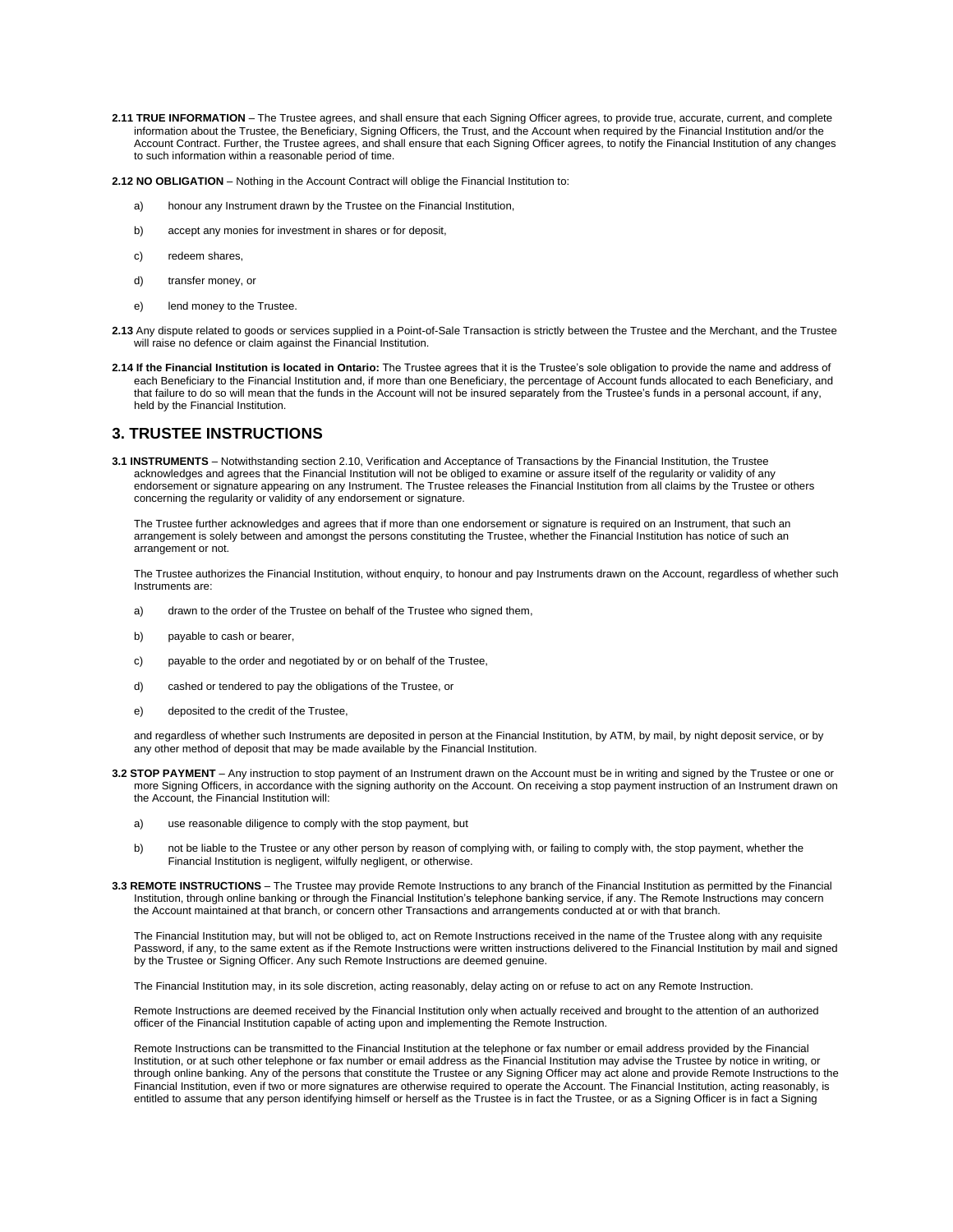Officer, and can rely upon such, and the Financial Institution may act on the Remote Instructions provided by any such person. All Remote Instructions given to the Financial Institution in the name of the Trustee will bind the Trustee.

A copy of any fax or email message or other Remote Instructions or the Financial Institution's notes of any Remote Instructions given by telephone may be entered into evidence in any court proceedings as if it were an original document signed by the Trustee or a Signing Officer. The Trustee will not object to the admission of the Financial Institution's or Central 1's records as evidence in any legal proceeding on the grounds that such records are not originals, are not in writing, are hearsay, or are documents containing information extracted from a computer, and all such records will be conclusive evidence of the Remote Instructions in the absence of documentary recorded evidence to the contrary.

#### **3.4 ACCESS TERMINAL TRANSACTIONS** – The Trustee acknowledges and agrees that:

- a) using a Password to authorize a Transaction constitutes authorization of that Transaction in the same manner as if authorization was given by the Trustee in person or as otherwise contemplated or permitted by the Account Contract;
- b) the Trustee will be bound by each such Transaction; and
- c) once a Password has been used to authorize a Transaction, the Transaction may not be revoked and no stop payment on the Transaction may be requested.
- **3.5 FOREIGN CURRENCY TRANSACTIONS**  If the Trustee provides instructions to the Financial Institution on an Account that is denominated in a currency other than the currency of the Account, a conversion of currency may be required. In all such Transactions and at any time a conversion of currency is made, the Financial Institution may act as principal with the Trustee in converting the currency at rates established or determined by the Financial Institution, affiliated parties, or parties with whom the Financial Institution contracts. The Financial Institution, its affiliates, and contractors may earn revenue and commissions, in addition to applicable service charges, based on the difference between the applicable bid and ask rates for the currency and the rate at which the rate is offset in the market.

#### **3.6 BILL PAYMENTS** – The Trustee acknowledges and agrees that:

- a) bill payments made through an Access Terminal or at a branch of the Financial Institution are not processed immediately and that the time period for processing depends upon a number of factors, including, without limitation, the time when the bill payment is initiated and the internal accounting processes of the bill payment recipient;
- b) it is the responsibility of the Trustee to ensure that bill payments are authorized in sufficient time for the payment to be received by the bill payment recipient before its due date;
- c) the Financial Institution and Central 1 will not be liable for any cost, expense, loss, damage, or inconvenience of any nature or kind whatsoever arising as a result of any error, non-payment, or a delay in the processing of bill payments;
- d) if the Trustee has made or received a bill payment in error, the Financial Institution may, but is not obliged to, assist the Trustee by initiating or processing a Bill Payment Error Correction Debit, as defined under the Payments Canada Rules (as may be amended from time to time), and if so initiated, the Trustee agrees to indemnify the Financial Institution for any direct loss, costs, or damages incurred, and will pay to the Financial Institution any reasonable service charges or fees related to the provision of the service; and
- e) if the Financial Institution, absent gross negligence or wilful misconduct, initiates or processes a Bill Payment Error Correction Debit affecting the accounts or affairs of the Trustee, the Financial Institution shall be held harmless for any and all loss, costs, or damages suffered or incurred by the Trustee, howsoever caused, relating to the bill payment or the Bill Payment Error Correction Debit process.
- **3.7 LOST OR DESTROYED INSTRUMENT**  If an Instrument drawn on the Account is lost or destroyed while in the possession of another financial institution or its agents, the Financial Institution may, for all purposes, treat a copy of the Instrument, certified as being a true copy by the other financial institution, as though it were the original Instrument.

# **4. CREDITS TO THE ACCOUNT**

**4.1 DEPOSITS** – The Financial Institution may, in its sole discretion:

- a) collect or present for acceptance or payment, through such banks or other agents as the Financial Institution may deem best, all Instruments delivered by the Trustee for deposit; and
- b) accept in payment of, or remittance for, such Instruments, cash or bank drafts, cheques, settlement cards, clearing house slips, or any other evidence of payment from the banks or other agents.

The banks or other agents described in a) and b) above will be deemed the Trustee's agent and not the Financial Institution's agent.

Any deposit made on any day during which the Financial Institution is not open for business, or at any time during which the Financial Institution is not open for business, may be credited to the Account on the next business day of the Financial Institution.

The Trustee will not deposit any coins, non-negotiable items, or anything not acceptable for deposit to the Account into any ATM.

Any credit to the Account for any non-cash Instrument is provisional and subject to a hold or reversal unless the Financial Institution has received actual irrevocable payment, free of any Third Party claims.

The Financial Institution will be responsible only for the monies actually irrevocably received by the Financial Institution from such banks or agents and free of any Third Party claims.

#### **4.2 TRUSTEE ACKNOWLEDGEMENT** – The Trustee acknowledges that:

a) notwithstanding that an Instrument may be provisionally posted to the Account, it is not considered processed until it has been honoured and irrevocably collected by the Financial Institution and the time for return by any process of law has expired. The credit represented by an Instrument that is not honoured and collected, or is charged back or tainted by fraud, may be reversed from the Account notwithstanding any provisional posting. The statement of account for the Account will be modified accordingly; and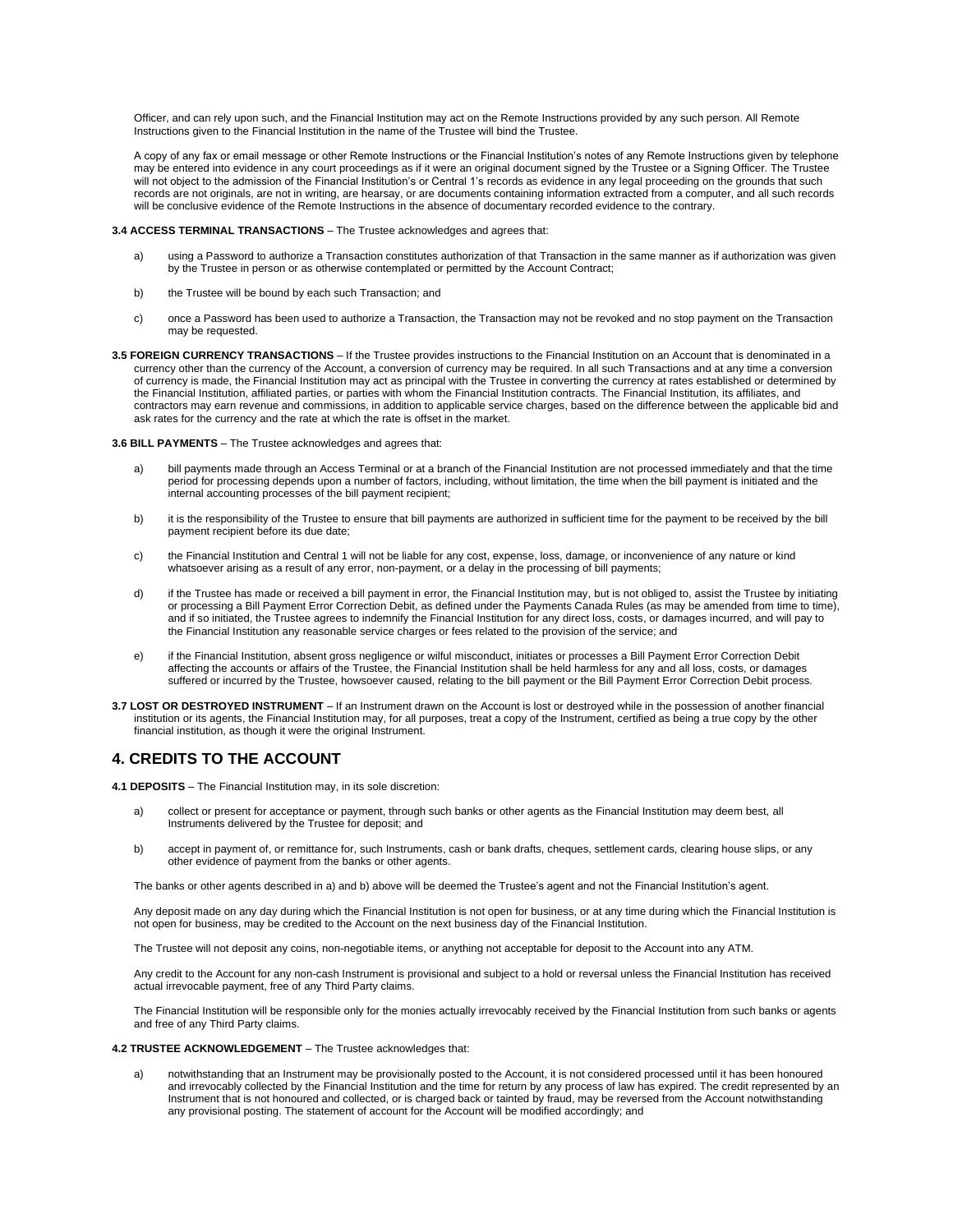b) notwithstanding that a deposit or other credit may be provisionally posted to the Account, it is not considered processed until it has been verified and accepted by the Financial Institution. A deposit or other credit that is not verified and accepted may be reversed from the Account notwithstanding any provisional posting. The statement of account for the Account will be modified accordingly.

#### **4.3 HOLD ON ACCOUNTS OR TRANSACTIONS** – The Financial Institution may place a hold on:

- the proceeds of an Instrument presented by the Trustee until the Financial Institution accepts payment of, or remittance for, such Instrument; and
- b) the Account generally if
	- i) the Financial Institution becomes aware of suspicious or possible fraudulent or unauthorized Account activity that may cause a loss to the Trustee, the Financial Institution, Central 1, or an identifiable Third Party;
	- ii) an issue arises as to who the proper signing authorities are on the Account; or
	- iii) a claim is made by a Third Party to the funds in the Account which, in the Financial Institution's sole discretion, is potentially legitimate.

The Trustee authorizes the Financial Institution to make such inquiries and do such things, at the Trustee's expense, as the Financial Institution deems necessary to resolve any of the issues noted above, including applying, at the Trustee's expense, to a court of competent jurisdiction (a "Court") to pay funds into Court and/or seek directions from a Court.

- **4.4** Release of a hold by the Financial Institution is not a confirmation that a Transaction, instruction, or Instrument is in fact good and may not be relied upon as such by the Trustee. If, to the satisfaction of the Financial Institution, any improper use is established, the Financial Institution can withdraw or suspend operation of the Account without notice.
- **4.5 RETURNED ITEMS**  The Trustee confirms that the Trustee is authorized pursuant to the terms of the Trust to agree to the below, and the Trustee agrees that:
	- a) The Trustee:
		- i) will be liable, without presentation, protest, or notice of dishonour to any parties, for the nonacceptance or nonpayment of any Instrument the Trustee delivered to the Financial Institution for deposit, discount, collection, or otherwise, and
		- ii) will be liable to the Financial Institution as if proper notice of dishonour, protest, and presentment had been made or given;

and the Financial Institution may:

iii) charge such items, when dishonoured, to the Account in accordance with this section; and

- iv) note or protest any item should the Financial Institution consider it advisable to do so, but the Financial Institution will not be liable for failure to note or protest any such item.
- b) The Financial Institution is authorized to debit the Account with the amount of any Instrument that:
	- i) is not paid on presentation,
	- ii) the Financial Institution has paid and is then called upon to refund,
	- iii) may be dishonoured by nonacceptance or nonpayment,
	- iv) is drawn on the account of a party that is bankrupt or insolvent, the proceeds of which, through no fault of the Financial Institution, have been lost, stolen, or destroyed,
	- v) the proceeds of which, for any reason, the Financial Institution is unable to collect or withdraw, has been cashed, negotiated, or credited to the Account but that has not been found good, or is found to be forged, fraudulent, counterfeit, or unauthorized, regardless of whether or not the Instrument has cleared.

#### **4.6 OVERDRAFTS** – If the Account becomes overdrawn because:

- a) the Financial Institution honours an Instrument drawn by the Trustee on an Account and insufficient funds stand to the credit of that Account to pay the Instrument in full; or
- b) an Instrument delivered by the Trustee to the Financial Institution for deposit is returned to the Financial Institution dishonoured, and insufficient funds stand to the credit of the Account to permit the Financial Institution to debit the full amount of the dishonoured Instrument; or
- c) the Financial Institution charges a fee, service charge, or other debit that the Financial Institution is authorized to charge to the Account, and if the funds standing to the credit of the Account are less than the amount charged to the Account;

then the Trustee must immediately repay the amount overdrawn plus interest at the Financial Institution's Overdraft Rate in effect from time to time by depositing sufficient funds into the overdrawn Account. If the Trustee does not immediately repay such amounts the Financial Institution may, in order to recover the overdrawn amount plus interest, and without notice to the Trustee: (i) redeem or transfer Financial Institution shares owned by the Trustee in order to credit the overdrawn Account, or (ii) withdraw monies on deposit from another Account in the Trustee's name and transfer them to the overdrawn Account.

If the Trustee has applied and been approved for Overdraft Protection on the Account, this section is subject to the separate Overdraft Protection Terms and Conditions that are provided to the Trustee.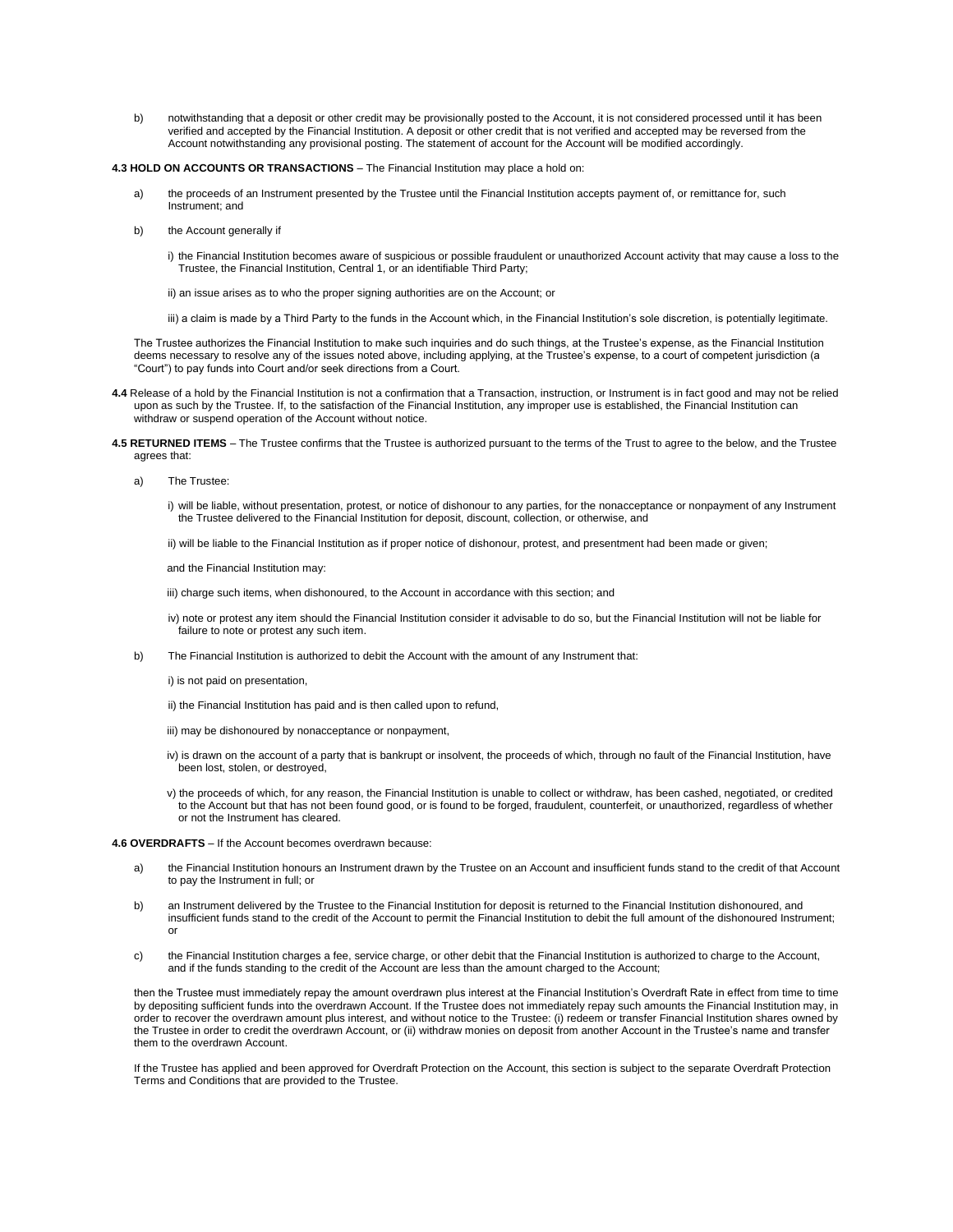The foregoing provisions do not give the Trustee any right to overdraw the Account or to authorize or permit anything, including a PAD or a Transaction authorized through a Debit Card, that would result in a negative balance in the Account.

# **5. ACCOUNT SECURITY AND RISK**

#### **5.1 PASSWORD CONFIDENTIALITY** –

- a) The Financial Institution can assign and/or require the Trustee to select and use one or more Passwords in connection with the use of the Account pursuant to these Terms and Conditions. The Trustee agrees to keep, and agrees to ensure that all Signing Officers keep, all Passwords confidential and will only reveal them to authorized Financial Institution agents or officers when required by the Financial Institution. The Trustee agrees not to record, and agrees to ensure that no Signing Officer records, any Password in any format or medium. The Trustee can change any Password at any time. The Trustee agrees to change a Password if and when required by the Financial Institution. The Trustee acknowledges that a Password must be changed if there is a change in the persons authorized to provide Remote Instructions on the Account.
- b) The Trustee acknowledges that the Trustee is responsible for all use made of a Password and that the Financial Institution is not liable for the Trustee's failure to comply with any part of the Account Contract. The Trustee is liable for all authorized and unauthorized use, including all Transactions. The Trustee is also liable for all fraudulent or worthless deposits made into the Account. Without limiting the generality of the foregoing, the Trustee expressly acknowledges and agrees that the Trustee shall be bound by and liable for any use of a Password by a Signing Officer, a member of a Signing Officer's household, or any member of the Trustee's household.
- c) If the Trustee or a Signing Officer discloses a Password to a Third Party, and if the Financial Institution becomes aware of such disclosure, the Financial Institution may, in its sole discretion, waive the confidentiality requirements described in this section 5.1, but only if such disclosure was required in connection with the provision of a Third Party service. Notwithstanding any such waiver, the Trustee acknowledges and agrees that the Trustee remains responsible for all use of the Password by the Third Party.

#### **5.2 LOST OR STOLEN DEBIT CARD OR COMPROMISED PASSWORD** – The Trustee agrees to notify the Financial Institution immediately:

- a) of any suspected or actual misuse or unauthorized use of a Password; or
- b) if the Trustee suspects or becomes aware that a Password has been made accessible or become known to anyone other than the Trustee or a Signing Officer; or
- c) if the Trustee suspects or becomes aware that a Debit Card is lost or stolen.

Verbal notification will only be considered given if the Trustee speaks directly to an authorized Financial Institution officer or agent, and written notification will only be considered given if the Financial Institution gives the Trustee written acknowledgement of receipt of such notification.

If the Trustee notified the Financial Institution promptly and cooperated in any investigation, once the Financial Institution is satisfied that the Trustee and all Signing Officers complied with the requirements of this section 5 regarding Password confidentiality and is the victim of fraud, theft, or coercion by trickery, force, or intimidation, the Trustee will be entitled to recover from the Financial Institution any direct losses from the Account in such fraud, theft, or coercion incurred after notice is given to the Financial Institution.

The Trustee will change the applicable Password if any of the notification requirements above in paragraphs a), b), or c) arises.

**5.3 FRAUD PREVENTION AND DETECTION** – The Trustee agrees to maintain appropriate security controls and procedures to prevent and detect thefts of Instruments, or losses due to fraud or forgery involving Instruments, or fraudulent or unauthorized Transactions.

The Trustee further agrees to diligently supervise and monitor the conduct and work of all agents having any role in the preparation of the Trustee's Instruments, the Trustee's reconciliation of the statement of account for the Account, or other banking functions.

The Trustee acknowledges that the Financial Institution may, from time to time, implement additional security measures, and the Trustee will comply with all instructions and procedures issued by the Financial Institution in respect of such security measures. The Trustee is aware of the risks of unsolicited email, telephone calls, and text message transmissions from persons purporting to be representatives of the Financial Institution. The Trustee agrees not to respond to such unsolicited communications and will only initiate communications with the Financial Institution either through the Financial Institution's Internet banking website or through the Financial Institution's published contact information as shown on the Financial Institution's website.

#### **5.4 PROCEDURES FOR ADDRESSING UNAUTHORIZED TRANSACTIONS AND FRAUDULENT ACCOUNT ACTIVITY** –

a) Where the Trustee knows of facts that give rise or ought to give rise to suspicion that any Transactions, instructions in respect of the Account, or Instruments deposited to the Account are fraudulent, unauthorized, counterfeit, or induced through or in any way tainted by fraud or unlawful conduct, or otherwise likely to be returned to the Financial Institution or found invalid for any reason ("Suspicious Circumstances"), the Trustee has a duty to:

i) make reasonable inquiries of proper parties into such Transactions, instructions, or Instruments, as the case may be, to determine whether they are valid authorized Transactions, instructions, or Instruments, as the case may be, before negotiating or, alternatively, accessing any funds derived from such Transactions, instructions, or Instruments, and

ii) disclose such Suspicious Circumstances to the Financial Institution, including the facts upon which the Trustee's suspicion is based.

b) The Financial Institution may, in its sole discretion, investigate any Suspicious Circumstances disclosed by the Trustee, but the Financial Institution does not owe the Trustee any obligation to undertake its own investigation of Suspicious Circumstances. The Financial Institution will not unreasonably restrict the Trustee from the use of the Account during such investigation, as long as it is reasonably evident that the Trustee did not cause or contribute to the problem or unauthorized Transaction, has fully cooperated with the investigation, and has complied with the Account Contract, but the Financial Institution reserves the right to place a hold on all or some of the Accounts pending investigation of any Suspicious Circumstances. Any such hold or investigation is imposed or undertaken by the Financial Institution at the Financial Institution's sole discretion and for the Financial Institution's sole benefit.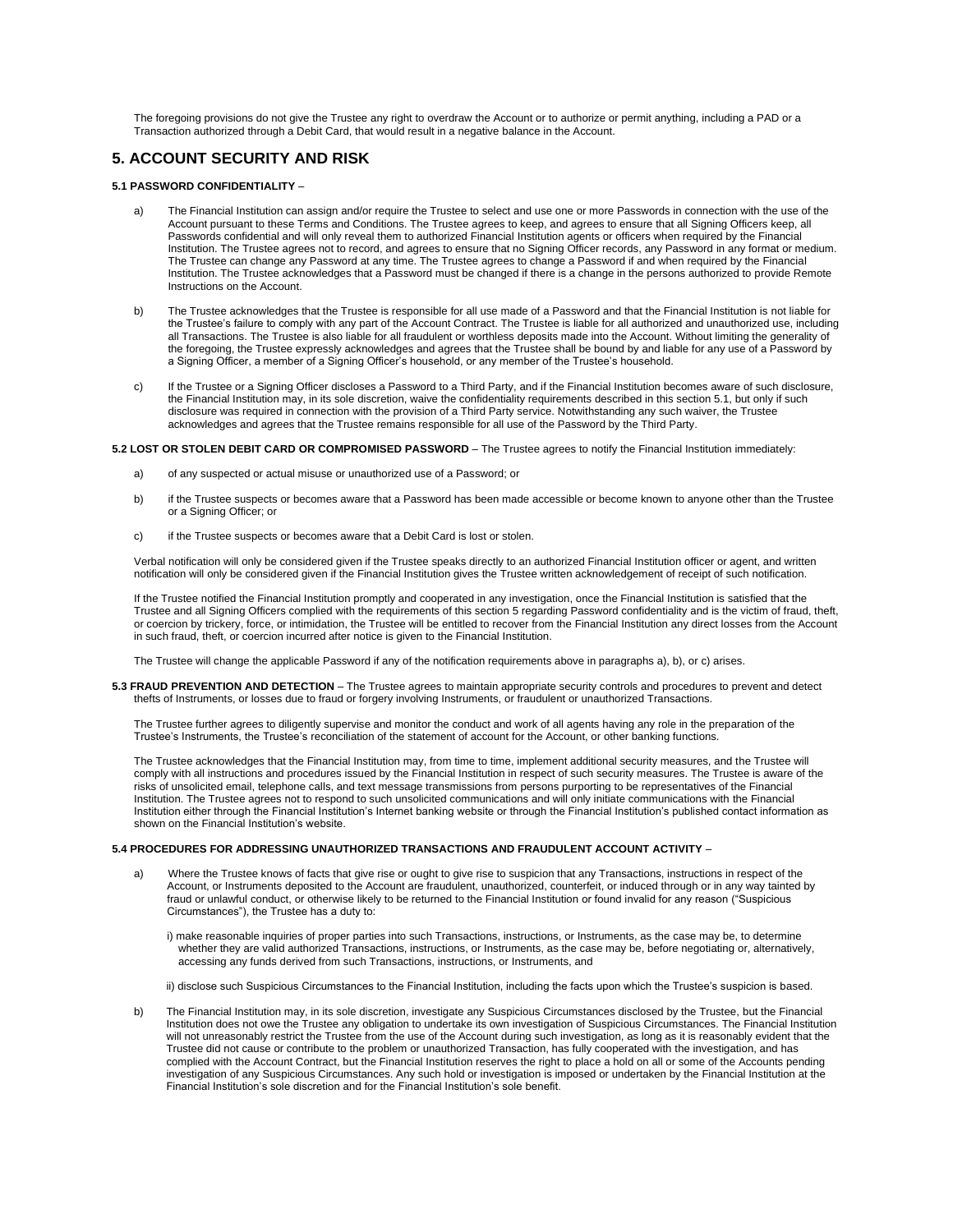- c) The Financial Institution will respond to reports of a problem or unauthorized Transaction within a reasonable period of time and will indicate what reimbursement, if any, will be made for any loss incurred by the Trustee. Reimbursement will be made for losses from a problem or unauthorized Transaction in this time frame provided that the Trustee has complied with these Terms and Conditions including without limitation this section 5.
- d) If the Trustee is not satisfied with the Financial Institution's response, the Financial Institution will provide the Trustee, upon request, with a written account of its investigation and the reason for its findings. If the Trustee is not satisfied, the issue will be referred for mediation to either a Financial Institution system dispute resolution service, or if no such service is available, to an external mediator if agreed between the Trustee and the Financial Institution. Neither the Financial Institution nor the Trustee will have the right to start court action until 30 days have passed since the problem was first raised with the Financial Institution.
- **5.5 ACCESS TERMINAL SECURITY**  If any service in respect of the Account is made available to the Trustee through the Internet or a telephone service provider, the Trustee acknowledges that, although the Financial Institution uses security safeguards to protect against loss, theft, and unauthorized access, because of the nature of data transmission, security is not guaranteed and information is transmitted at the risk of the Trustee. The Trustee acknowledges and shall ensure that any private Access Terminal used by the Trustee or a Signing Officer to access the Account is auto-locked by a password to prevent unauthorized use of the Access Terminal, has a current anti-Contaminant program, and a firewall, and that it is his or her personal responsibility to reduce the risk of Contaminants or online attacks and to comply with this provision. The Trustee further acknowledges that to reduce the risk of unauthorized access to the Account through the Access Terminal, the Trustee and all Signing Officers will sign out of online banking and, where applicable, close the browser when finished using it. The Trustee further acknowledges that using public or shared computers and Access Terminals, or using Access Terminals in a public place or through an open WiFi or shared Bluetooth portal, to access the Account increases the risk of unauthorized access to the Account, and will take all reasonable precautions to avoid such use or inadvertent disclosure of the Password.
- **5.6 EXCLUSION OF FINANCIAL INSTITUTION RESPONSIBILITY**  The Financial Institution is not responsible for any loss or damage suffered or incurred by the Trust or Trustee except to the extent caused by the gross negligence or intentional or wilful misconduct of the Financial Institution, and in any such case the Financial Institution will not be liable for any indirect, special, consequential, or exemplary damages (including, but not limited to, loss of profits) regardless of the cause of action and even if the Financial Institution has been advised of the possibility of such damages. In no event will the Financial Institution be liable for any cost, loss, or damage (whether direct, indirect, special, or consequential) suffered by the Trustee that is caused by:
	- a) the actions of, or any failure to act by, the Trustee, or any Third Party or their agent, including other financial institutions and their agents (and no Third Party will be considered to be acting as an agent for the Financial Institution unless expressly authorized to do so);
	- b) the inaccuracies in, or inadequacies of, any information provided by the Trustee to the Financial Institution, including, but not limited to, any failed, duplicative, or erroneous transmission of Remote Instructions;
	- c) the failure by the Financial Institution to perform or fulfill any of its obligations to the Trust or Trustee, due to any cause beyond the Financial Institution's control; or
	- d) forged, unauthorized, or fraudulent use of services, or forged, unauthorized, or fraudulent instructions or Instruments, or material alteration to an instruction, including Remote Instructions.

Without limiting the generality of the foregoing, the Financial Institution will not be liable for:

- a) the nonpayment of any cheque, bank draft, settlement card, clearing house slip, or any other evidence of payment accepted in payment or as a remittance from any other financial institution or agent, including as a result of the default, neglect, or mistakes of any such financial institutions or agents;
- b) any loss, damage, or injury arising from the use of any Access Terminal including any mechanical or operational failure of any such Access Terminal, except that in the event of alteration of the Account balance due to technical problems, card issuer errors, and system malfunctions, the Trustee will be liable only to the extent of any benefit they have received, and will be entitled to recover from the Financial Institution any direct losses the Trustee may have suffered; or
- c) any action or failure to act of a Merchant or refusal by a Merchant to honour the Trustee's Debit Card, whether or not such failure or refusal is the result of any error or malfunction of a device used to authorize the use of the Debit Card for a Point-of-Sale Transaction.

The Trustee releases the Financial Institution from liability for any such loss, damage, or injury.

**5.7 LIABILITY FOR ERRORS AND OMISSIONS** – If the Financial Institution makes an error or omission in recording or processing any Transaction, the Financial Institution is only liable for the amount of the error or omission if the Trustee or Signing Officers have not caused or contributed to the error or omission in any way, has complied with the Account Contract, has given written notice to the Financial Institution within the time provided in this Account Contract, and to the extent the liability is not otherwise excluded by the Account Contract.

If the Trustee has given such notice, the Financial Institution's maximum liability is limited to the amount of the error or omission. In no event will the Financial Institution be liable for any delay, inconvenience, cost, loss, or damage (whether direct, special, indirect, exemplary, or consequential) whatsoever caused by, or arising from, any such error or omission.

#### **5.8 INDEMNITY –**

- The Trustee agrees to indemnify and hold the Financial Institution and its service providers and Central 1 and all of their connected parties, including, without limitation, their respective agents, directors, officers, employees, affiliates, and licensees (collectively, the "Indemnified Parties") harmless from and against any and all liabilities and costs, including, without limitation, reasonable legal fees and expenses incurred by the Indemnified Parties in connection with any claim or demand arising out of or connected to the Trustee's use of the Account. Trustees must assist and cooperate as fully as reasonably required by the Indemnified Parties in the defence of any such claim or demand.
- b) Without limiting the generality of the foregoing, the Trustee will indemnify and save the Indemnified Parties harmless from and against all liability, costs, loss, expenses, and damages, including direct, indirect, and consequential incurred by the Indemnified Parties as a result of:

i) any of the Indemnified Parties making the Account available to the Trustee;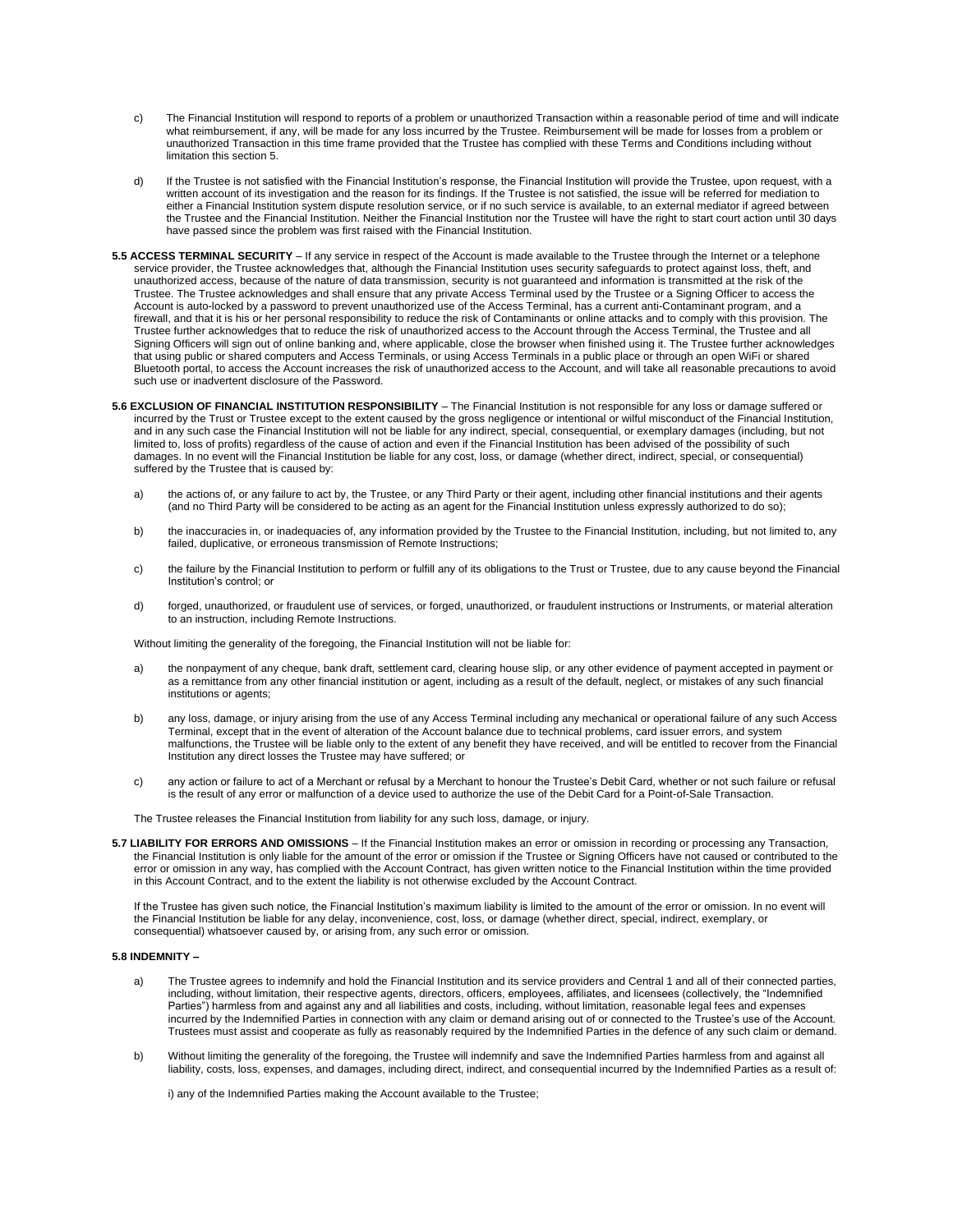ii) any of the Indemnified Parties acting upon, or refusing to act upon the Trustee's instructions, including Remote Instructions;

- iii) any of the Indemnified Parties acting upon, or refusing to act upon, no statement requests made by the Trustee;
- iv) any of the Indemnified Parties acting upon, or refusing to act upon the instructions of any Signing Officer or any other person authorized to give instructions on behalf of the Trustee;
- v) the honouring or dishonouring of any Instrument;
- vi) any Transaction that results in a negative balance in the Account;
- vii) the consequences of any Transaction authorized by the Trustee;
- viii) any claims arising out of allegations that the Account has not been operated in compliance with the terms of the Trust, or any alleged receipt of funds by the Financial Institution received from the Trustee, the Trust, or otherwise into the Account in breach of trust;
- ix) the need to place a hold on the Account or Transactions, including making an application to a Court if necessary;
- x) the adequacy or authority of endorsements or signatures required in any arrangement made amongst the persons constituting the Trustee; or

xi) any use of the Account by the Trustee that:

- (1) is inconsistent with a restriction imposed on the use of the Account by the Financial Institution pursuant to these Terms and Conditions, or
- (2) takes place following the suspension or termination of the Account or certain service privileges by the Financial Institution pursuant to these Terms and Conditions.

This indemnity will enure to the benefit of the Indemnified Parties and will be binding upon the Trustee and the Trustee's heirs, executors, successors, and assigns and shall survive the termination of the Account Contract for any act or omission prior to termination as gives rise to an indemnified claim, even if notice is received after termination.

### **6. ACCOUNT RECORDS**

- **6.1 STATEMENT OF ACCOUNT**  The Financial Institution will provide the Trustee with a statement of Account activity approximately monthly. Unless the Trustee requests the Financial Institution to hold the Trustee's statement for pick up by the Trustee, or appoints in writing an agent to pick up the statement, or requests no statement for the Account, the Financial Institution will provide the Trustee with a statement for the Account electronically or by regular mail, as selected by the Trustee in the Personal Trust Contract Application. It is the Trustee's responsibility to notify the Financial Institution immediately of any change in the Trustee's address or in statement delivery preferences.
- **6.2 NO STATEMENT ACKNOWLEDGEMENT**  If, at the request of the Trustee, the Financial Institution agrees to cease providing statements of account for the Account to the Trustee, the Trustee acknowledges and agrees that the Trustee will be responsible to obtain (whether from the Financial Institution or through online banking) and review, in accordance with section 6.3, Statement Verification, a statement of account for the Account.
- **6.3 STATEMENT VERIFICATION**  Regardless of whether the Trustee has chosen to receive paper or electronic statements, or to access statements through online banking, the Trustee is responsible for reviewing a statement of account for the Account at least once every calendar month. The Trustee must notify the Financial Institution of any errors, irregularities, omissions, or unauthorized Transactions of any type in a statement of account within 30 days of the statement date (the "Notification Date").

Notwithstanding any other provision of the Account Contract, after the Notification Date (except as to any errors, irregularities, omissions, or unauthorized Transactions of any type of which the Trustee has notified the Financial Institution in writing on or before the Notification Date), the Trustee:

- a) agrees that the Financial Institution's records are conclusive evidence of the Trustee's dealings with the Financial Institution regarding the Trustee's Account and are correct, complete, authorized, and binding upon the Trustee, and the Financial Institution will be released from all responsibility for Account activity preceding the statement of account for the Account; and
- b) may not claim for any purpose that any entry on the statement of account for the Account is incorrect and will have no claim against the Financial Institution for reimbursement relating to any entry, even if the entry is unauthorized or fraudulent or is based upon an Instrument or instruction that is forged, unauthorized, or fraudulent.

Nothing in this section limits in any way the rights of the Financial Institution under the Account Contract to debit the Account at any time in respect of a returned or dishonoured Instrument or other item, or to correct any error or omission.

In the absence of evidence to the contrary, the records of the Financial Institution are conclusive for all purposes, including litigation, in respect of any other matter or thing relating to the state of the Accounts between the Trustee and the Financial Institution in respect of any Transaction.

- **6.4 PAD REIMBURSEMENT**  Despite section 6.3, Statement Verification, if the Trustee has authorized PADs to be issued against the Account, the Trustee acknowledges that the Payments Canada Rules provide specific time periods during which claims for reimbursement of PADs may be made. Claims must be made in writing to the Financial Institution within the specified time periods and in compliance with the Payments Canada Rules, as they may be amended from time to time. The Financial Institution will not be responsible for any loss suffered by the Trustee due to the Trustee's failure to comply with the Payments Canada Rules.
- **6.5 RECORDS AND CHEQUE IMAGING**  If the Financial Institution implements an imaging program, the Financial Institution will determine, in its sole discretion, whether copies of images of Instruments and other items will be provided for the statement of account for the Account. The Trustee acknowledges that copies of images of Instruments and other items may be provided before the Financial Institution has determined whether the Instrument or other item will be honoured or accepted and agrees that copies of images of Instruments and other items are made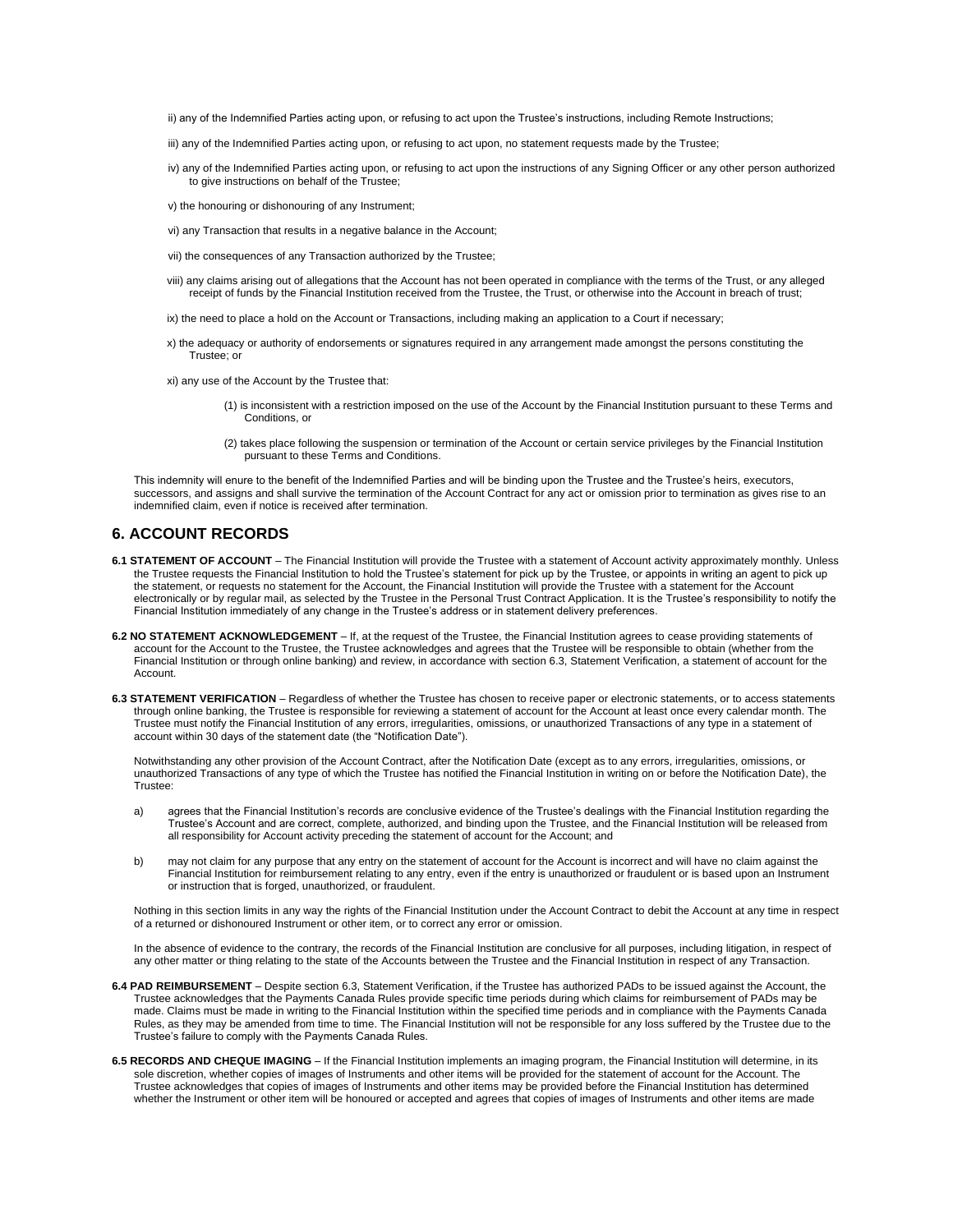available by the Financial Institution as a service to the Trustee and that the provision of copies of images of Instruments and other items does not mean that the Transaction has been processed or in any way oblige the Financial Institution to honour or accept the Instrument or other item.

The Trustee acknowledges that if the Financial Institution adopts an imaging program, the physical Instruments and other items may be destroyed. If the Financial Institution has implemented an imaging program and determines not to include copies of images of Instruments and other items with the statement of account for the Account, the Financial Institution will ensure that copies of images can be made available to the Trustee upon request for at least 5 years following the date of the statement of account for the Account on which the Instrument or other item appears, subject to payment of the service charges established by the Financial Institution from time to time.

# **7. OPERATION OF THE ACCOUNT**

- **7.1 OPERATION OF TRUST ACCOUNTS**  The Trustee acknowledges that the Financial Institution is not acting as a trustee for any of the Accounts. The Trustee further acknowledges that the Financial Institution is not required to recognize funds being held upon the Trust and is not required to supervise the operation of any Trust Account to ensure that it is operated in compliance with the provisions of the Trust, whether or not the Financial Institution has notice of the specific provisions governing the Trust. Each Account that is or is purported to be subject to the Trust will be operated by the Financial Institution pursuant to the terms of this Agreement.
- **7.2 WAIVER OF CLAIMS BY BENEFICIARY**  If a person constituting the Trustee is a Beneficiary, then that person hereby irrevocably waives any and all claims that such person may now or at any time in the future have against the Financial Institution in connection with:
	- a) a breach of trust by any other person constituting a Trustee or Signing Officer; and
	- b) the Accounts not being operated in compliance with the provisions of the Trust.
- **7.3 MODIFICATION OF AGREEMENT**  The Financial Institution may, in its sole discretion, amend the terms and conditions of the Account Contract as they relate to the Trustee's future use of the Account from time to time, for any reason, without any liability to the Trustee or any other person. The Financial Institution may provide notice of a change to the Account Contract by sending notice to the Trustee's last known Notice Contact Information, by posting notice at the Financial Institution's premises, by personal delivery, or by any other means the Financial Institution, acting reasonably, considers appropriate to bring the modification to the attention of the Trustee. The Trustee is responsible for regularly reviewing the terms and conditions of the Account Contract. If the Trustee uses the Account after the effective date of an amendment to the Account Contract, it will mean that the Trustee agrees to the amendment and adopts and is bound by the newer version of the Account Contract. The Trustee may not change, supplement, or amend the Account Contract by any means.

#### **7.4 TERMINATION** –

- a) The Account Contract may be terminated by the Trustee at any time by providing at least one business day's prior written notice to the Financial Institution.
- b) The Financial Institution may, in its sole discretion, restrict, suspend, or terminate the Trustee's Account privileges:

i) at any time or for any reason on at least one business day's prior written notice to the Trustee, or

- ii) immediately without notice if the Financial Institution determines or suspects, in its sole discretion, that:
	- (1) the Trustee or a Signing Officer has acted fraudulently or unlawfully or has otherwise not complied with the terms of the Account Contract,
	- (2) there has been fraudulent or illegal activity on the Account,
	- (3) such action is required by applicable law.
- c) The Trustee will immediately return or destroy all Debit Cards issued to it or a Signing Officer upon:
	- i) ceasing to be a member of the Financial Institution,
	- ii) termination of the Account Contract,
	- iii) termination of Debit Card privileges, or
	- iv) otherwise upon request by the Financial Institution.
- d) The Trustee will be responsible for paying all legal fees and expenses incurred by the Financial Institution in terminating the Account.
- e) The Trustee's insolvency, bankruptcy, dissolution, or death will constitute an automatic revocation of the privileges associated with the Account.
- f) Any notice of termination shall not release the Trustee from any obligations incurred under the Account Contract prior to its termination. The disclaimers, liability exclusions, liability limitations, and indemnity provisions in the Account Contract survive indefinitely after the termination of the Account Contract and apply to the extent permitted by law.
- **7.5 NOTICES**  Any notice required or permitted to be given to the Financial Institution in connection with the Account Contract must be in writing and must be addressed and delivered to the Financial Institution at the address or fax number set forth in the Account Contract. Any notice required or permitted to be given to the Trustee in connection with the Account Contract may be given to the Trustee by delivering a written notice to the last known Notice Contact Information, or, except as to confidential financial information specific to the Trustee, by posting notice at the Financial Institution's premises or on the Financial Institution's website, or by any other means the Financial Institution, acting reasonably, considers appropriate to bring the notice to the attention of the Trustee.
- **7.6 ELECTRONIC EXECUTION**  This Account Contract may be executed electronically at the discretion of the Financial Institution. Use of the Account shall be deemed to be acceptance of the Account Contract as of the date of first use, or in the case of a modification of the Account Contract, acceptance of the modified terms and conditions.